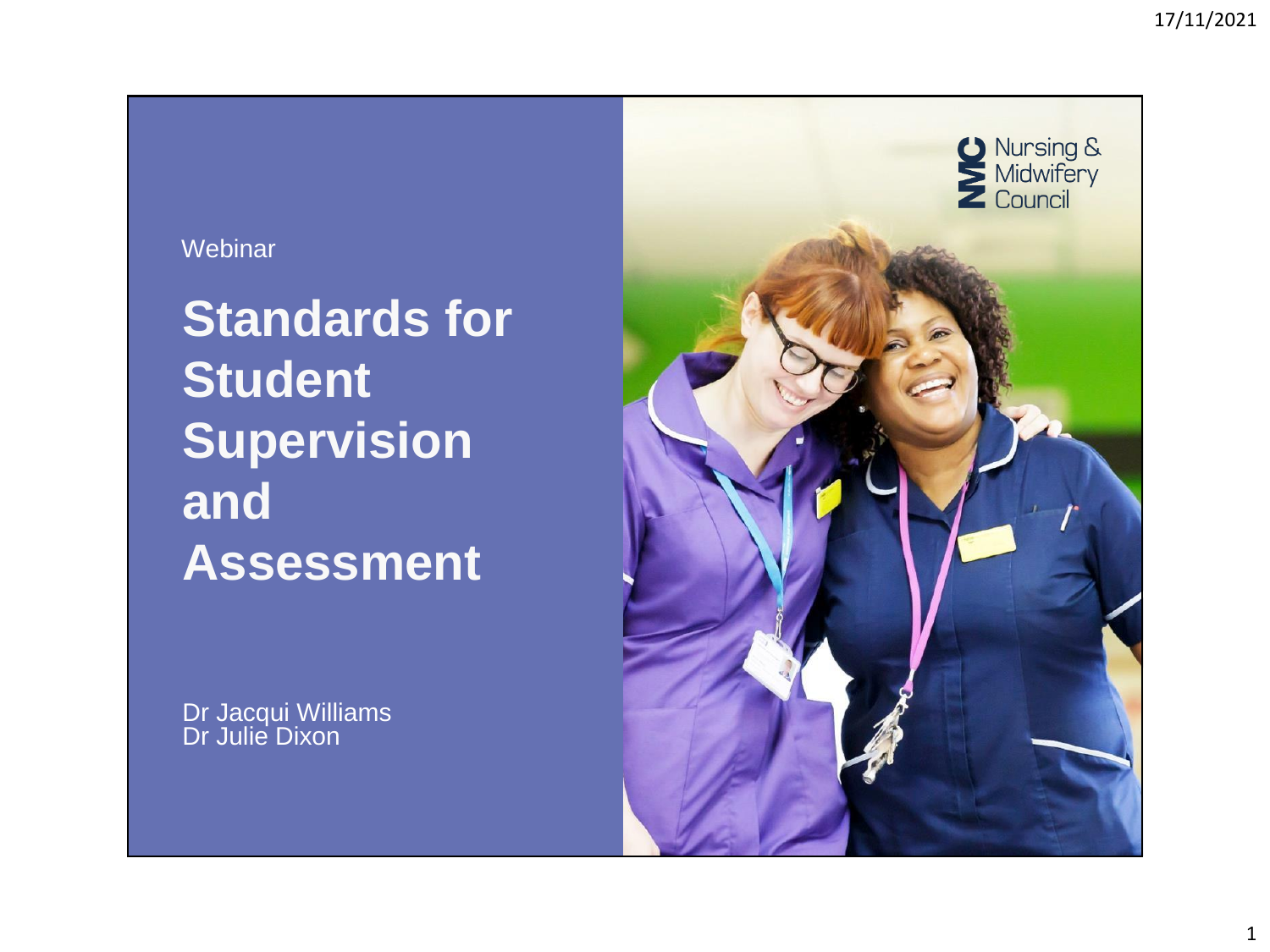**D** Nursing & Midwifery Council



## **Housekeeping**



- Everyone, except the presenters, are automatically muted
- The "raise your hand" feature will not be used today
- Use the "?" feature or speech bubble to submit any questions or comments at any time, including any technical issues you may have
- We've added live-captioning to make our events more accessible
- We can't respond to every question as we have a lot of people signed up today but everything is being captured and noted for consideration.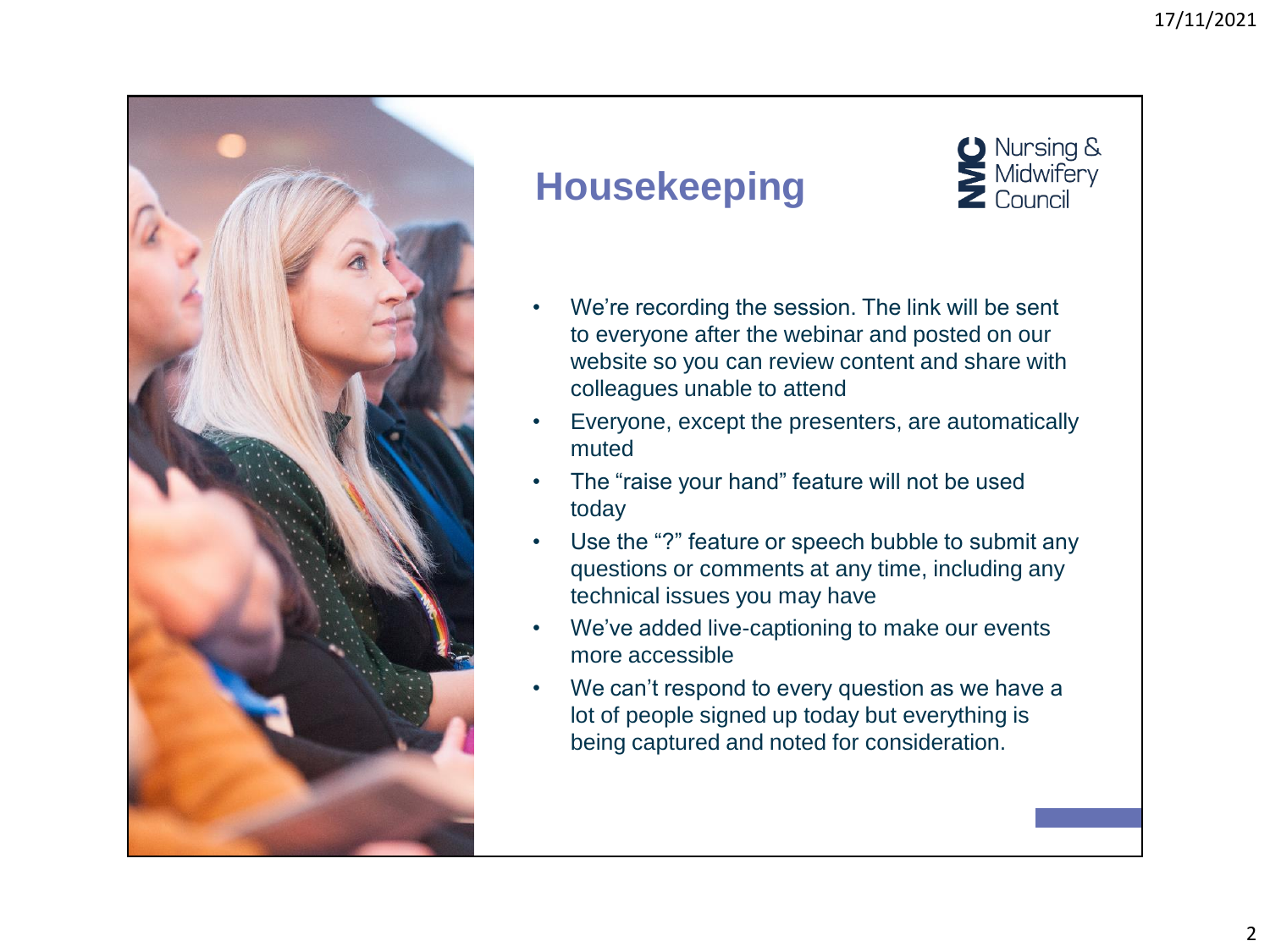Nursing &<br>Midwifery

Council



## **Today's panel**

- Jacqui Williams, Senior Midwifery Adviser (NMC)
- Dr Julie Dixon, Nursing Education Adviser (NMC)
- Sharleen Nkwo, student nurse, University of Leicester
- Kara Davies, practice supervisor (midwifery), Aneurin Bevan UHB
- Rachael Philips, practice assessor (midwifery), University of South Wales
- Sarah Beresford, academic assessor (nurse), University of Lincolnshire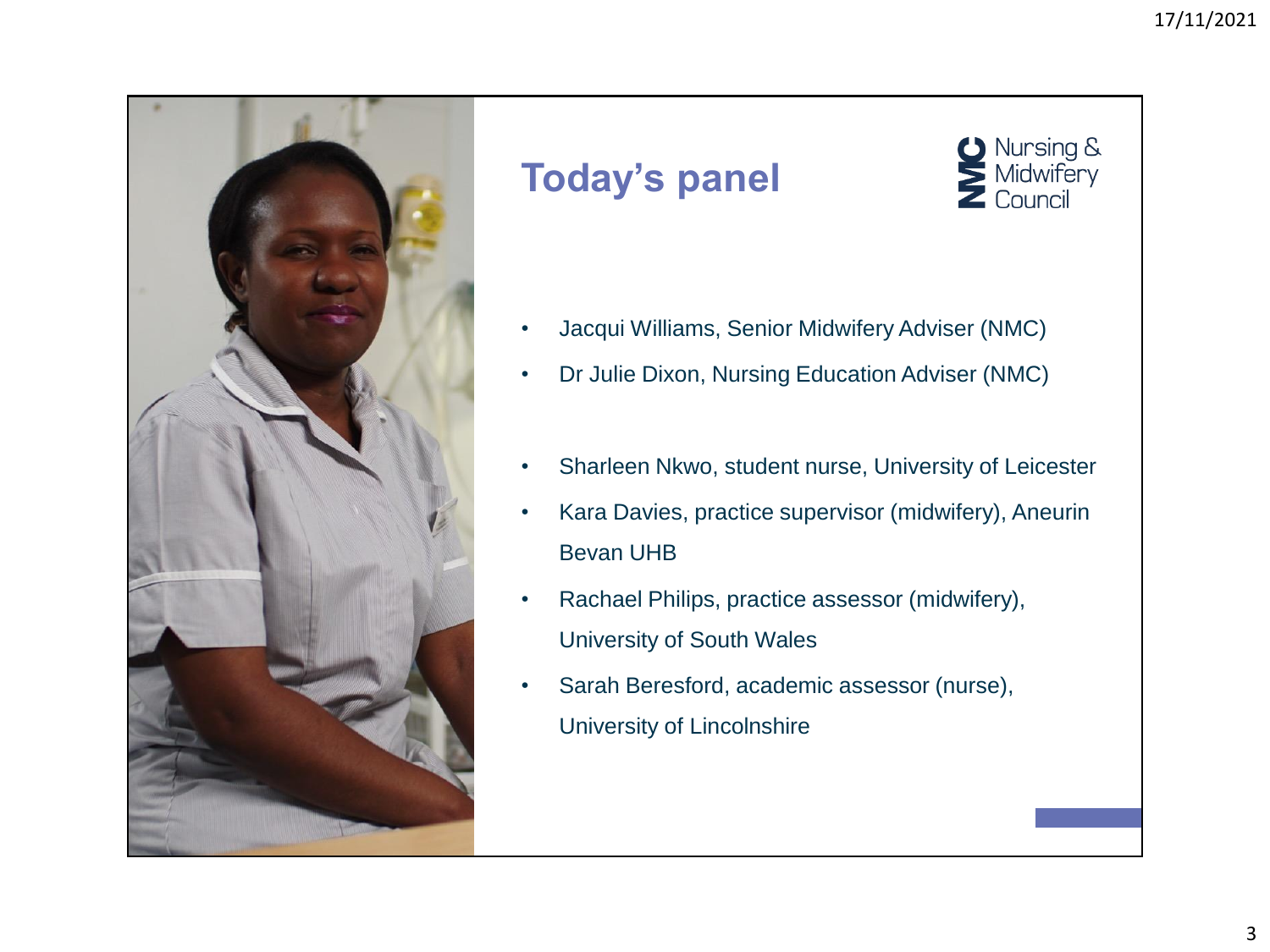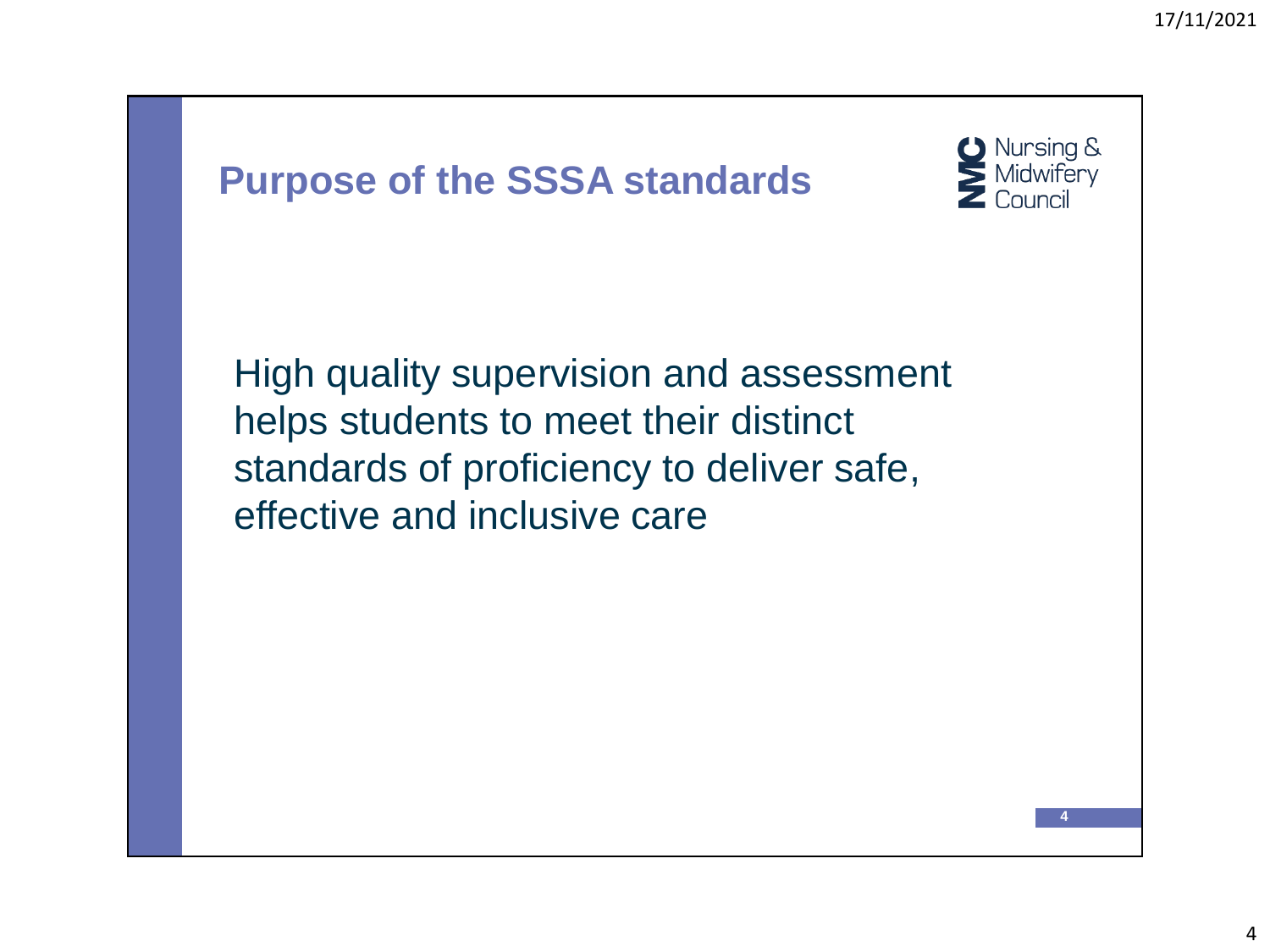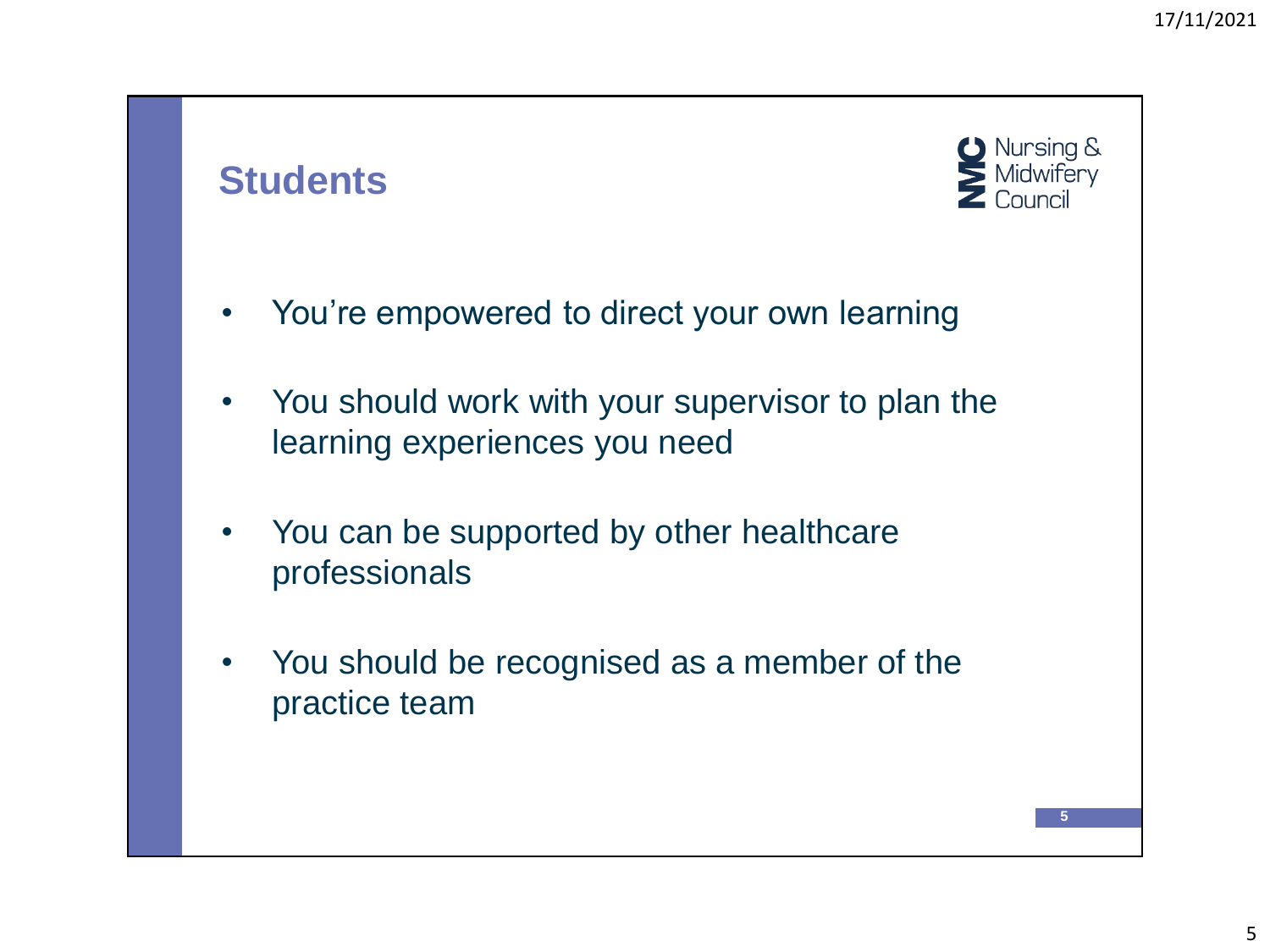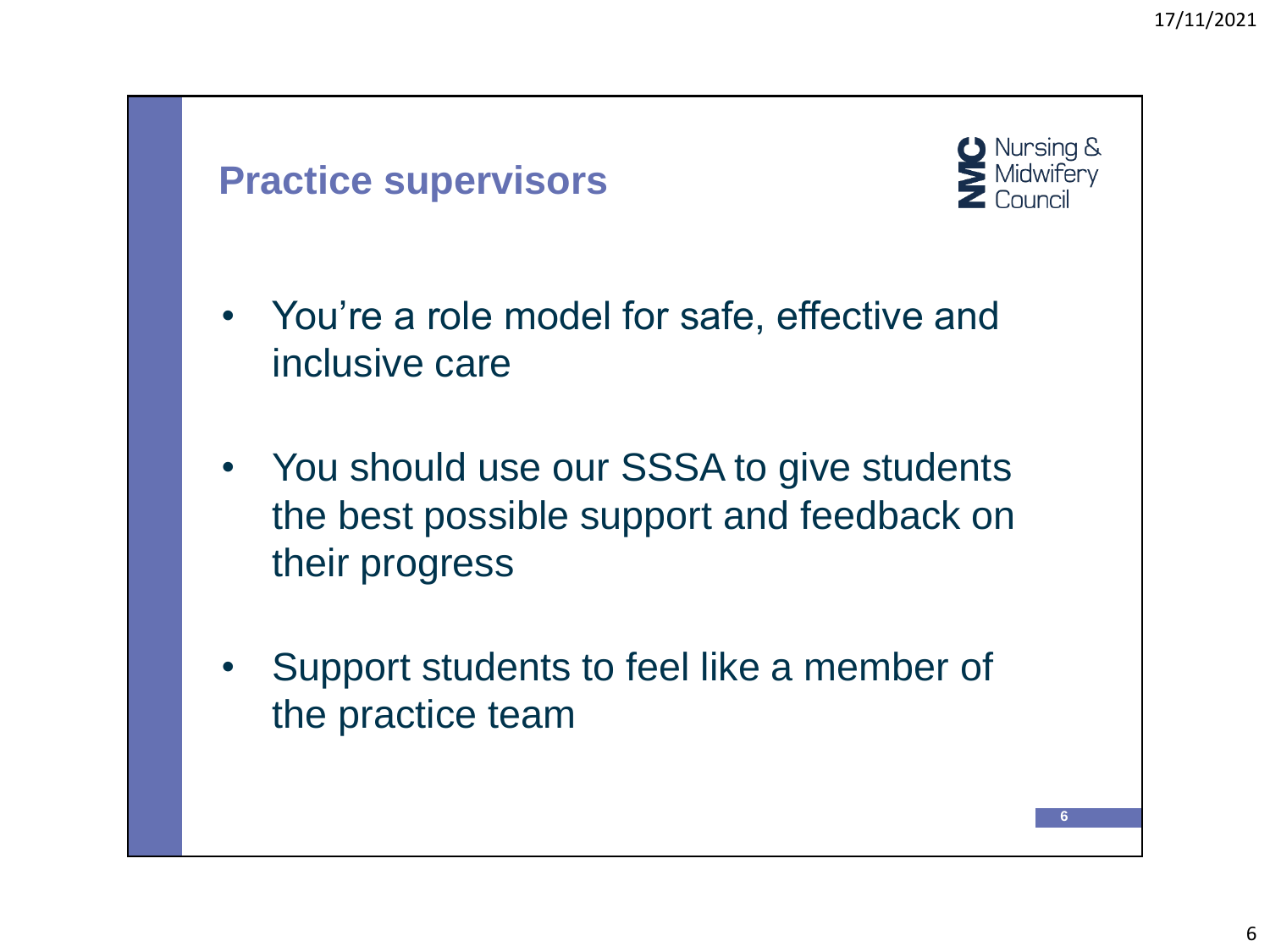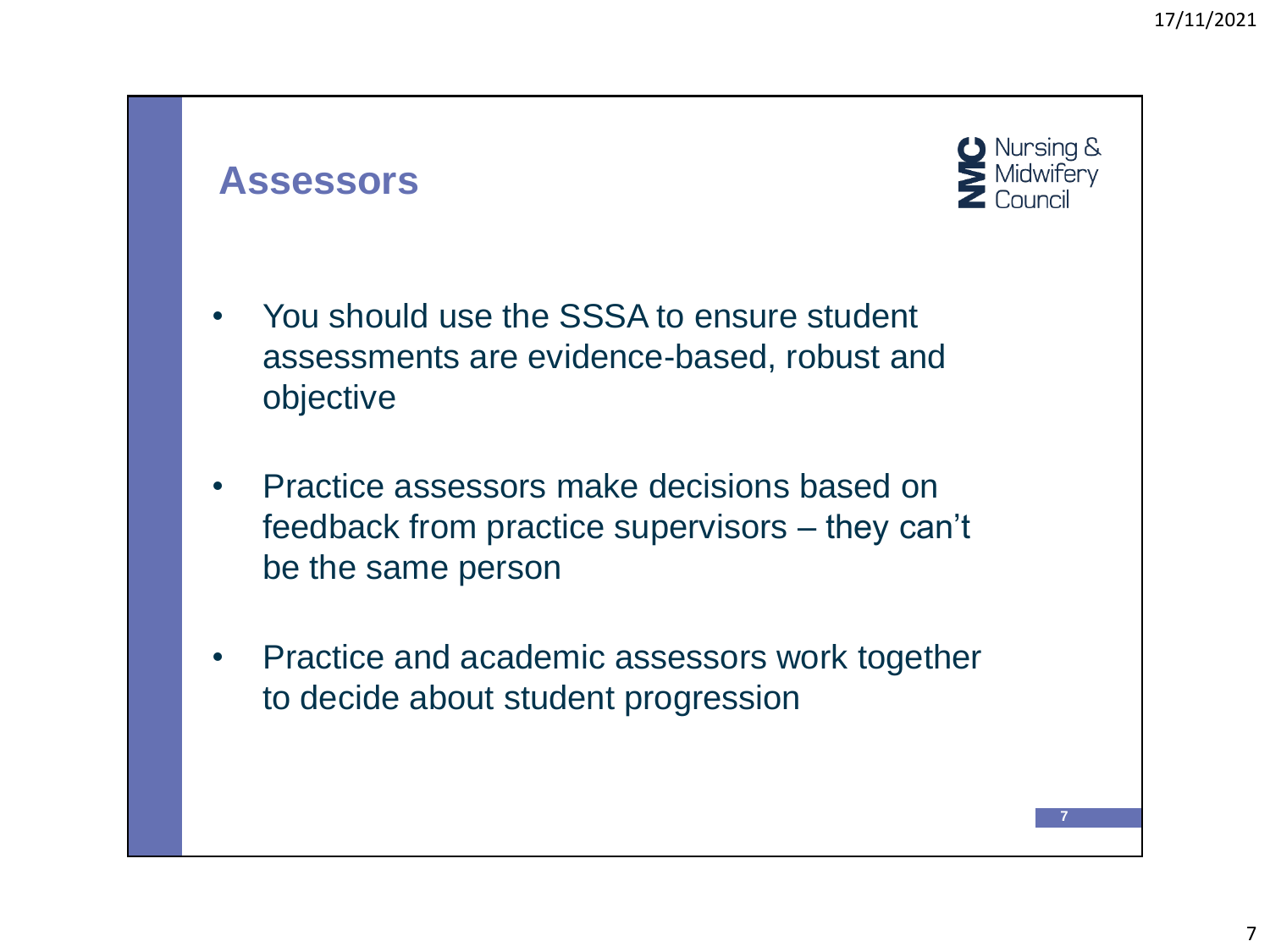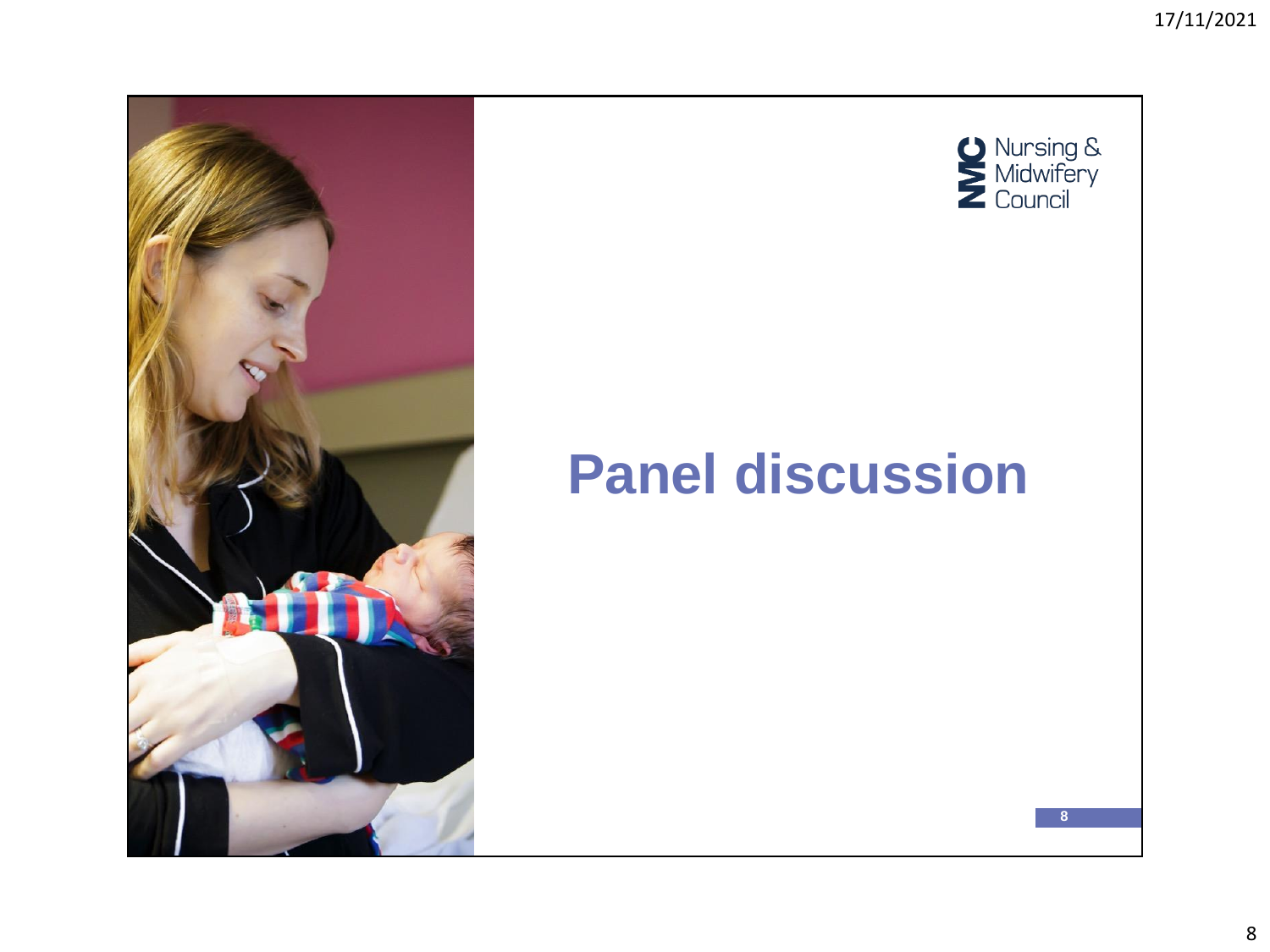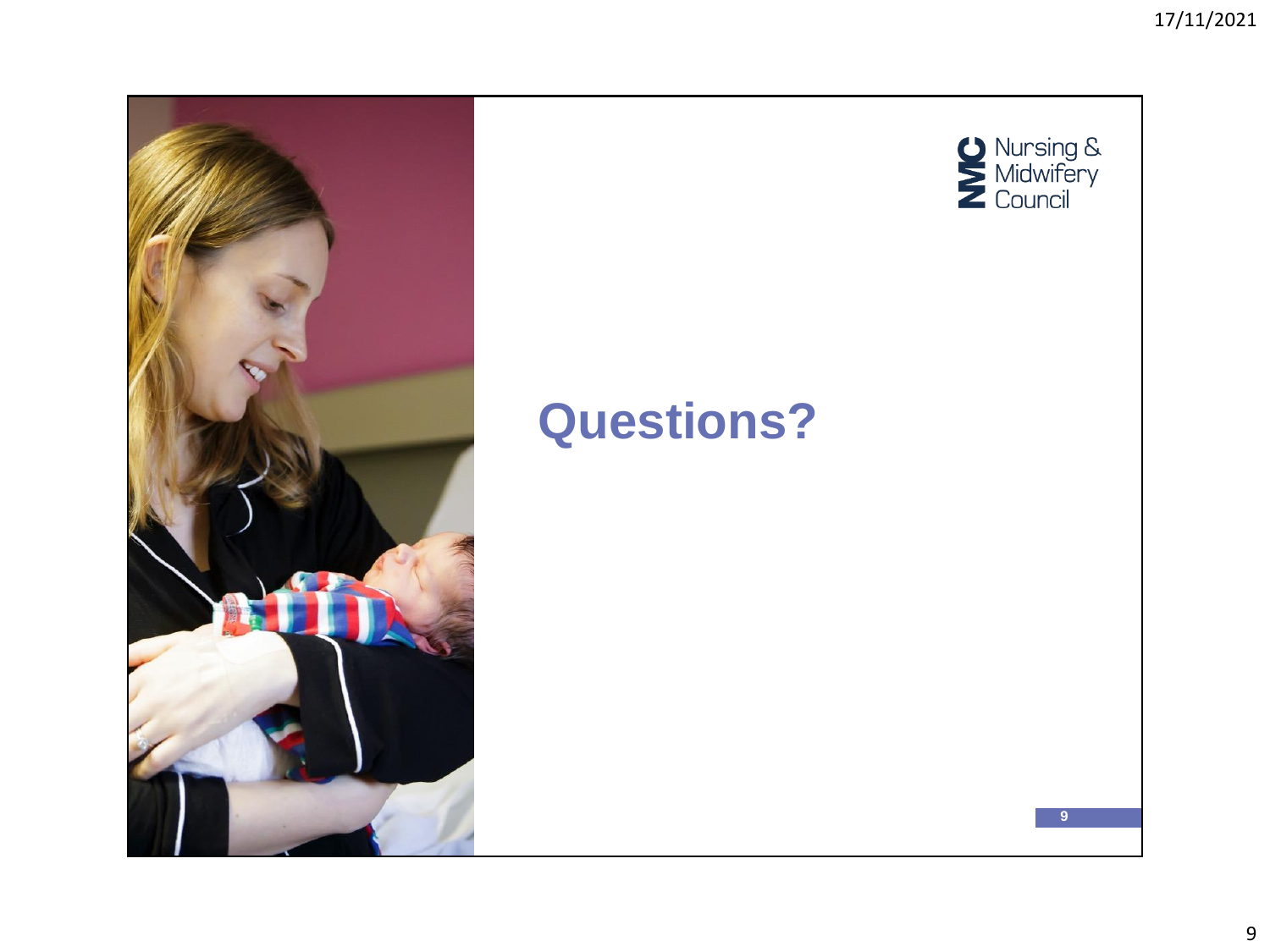